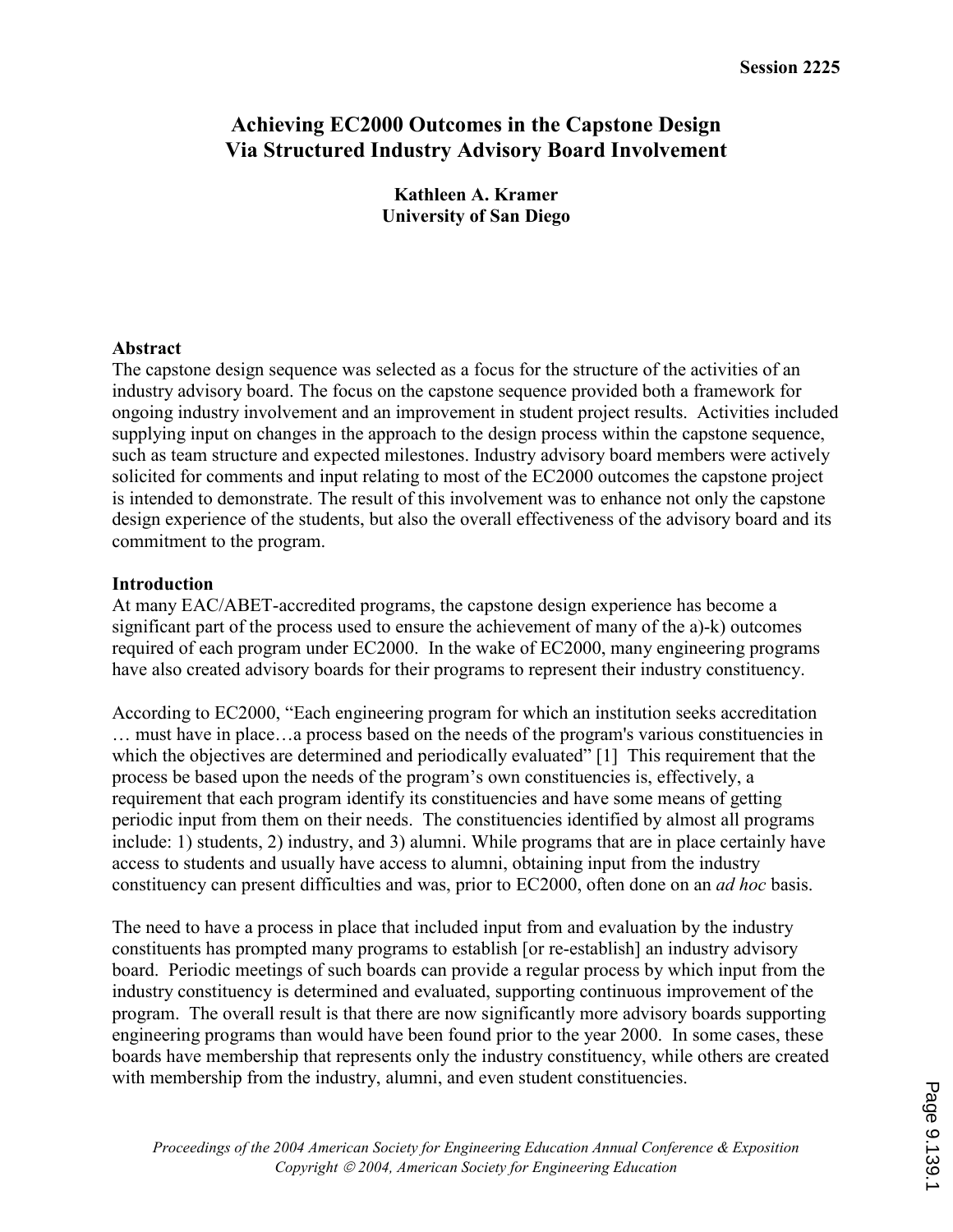Prior to 2000, the main focus of such advisory boards was to provide prestige and resources to the program or institution. The "ideal" member would be a CEO, a corporate vice president or other highly ranked individual with a major engineering corporation. This model served many major and some minor universities well. Frequently, however, the membership was dominated by retired and semi-retired men who might not have done actual engineering work for many years and who might be from industries no longer employing many engineers locally. While such individuals do have much valuable advice to offer, they can be limited in their ability to provide input to and evaluation of the program's development of the specific skills that are in demand by employers.

In 2001, the University of San Diego Electrical Engineering Advisory Board (EEAB) formed. Its members were intended to represent the program's local industry and alumni constituencies. This new advisory board was selected to be composed of electrical engineers who were members of local industry. Rather than trying to maximize the number of CEOs or corporate vice presidents, the "ideal" member had 5-10 years of experience and worked as a lead engineer on projects, but was not so senior as to be removed from the current hands-on technical work of his or her company. Result is a board member who is less likely to give big money in the short term and more likely to have current, hands-on knowledge that is directly beneficial to the students. Once it was established, the EEAB met once each semester and its initial focus during the first year or so was the establishment of the program educational objectives.

> The educational objectives of the USD Electrical Engineering Program are to develop graduates who:

- 1. Are able to apply their electrical engineering and broad academic backgrounds in their professional and personal endeavors.
- 2. Can adapt to evolving job responsibilities.
- 3. Can contribute effectively on a team and provide leadership in their professional careers.

## Table 1 – USD Electrical Engineering Program Educational Objectives

Meeting at least twice per year helped the advisory board to maintain regular contact with the program and to develop a team approach to its work. Once the educational objectives were established, however, there was no need to continue to update them twice per year. A new focus of activities was needed. In 2002, the EEAB agreed to make a significant commitment to applying their current, industry-based perspective to enhancing the capstone design sequence.

## Role of Capstone Design in Meeting Program Outcomes

The " $(a) - (k)$ " outcomes [1] that programs must demonstrate that graduates meet are shown in Table 2. While the capstone design experience is obviously one that should contribute to outcome c) "an ability to design a system, component, or process to meet desired needs," several other outcomes, particularly those less easily quantified, are typically expected to be demonstrated within the capstone design experience of accredited programs. It is not uncommon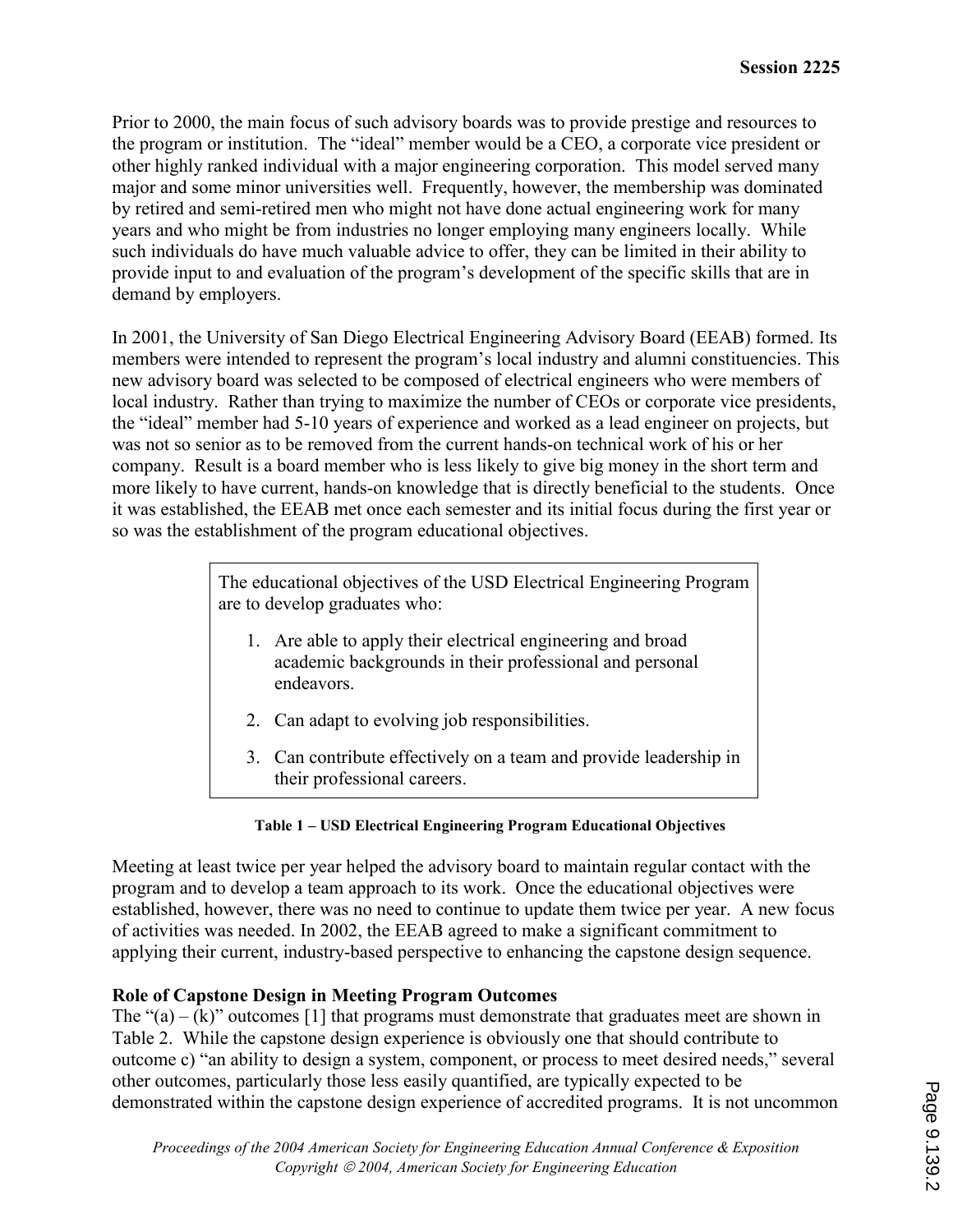to see the capstone of a program listed as demonstrating all of the " $(a) - (k)$ " outcomes. The changes in what must be demonstrated within the capstone courses at ABET-accredited programs has significantly increased the work involved for many instructors involved in teaching these courses. At University of San Diego, for example, the capstone course sequence is expected to demonstrate all of the " $(a) - (k)$ " outcomes, except for (j).

Engineering programs must demonstrate that their graduates have:

- (a) an ability to apply knowledge of mathematics, science, and engineering
- (b) an ability to design and conduct experiments, as well as to analyze and interpret data
- (c) an ability to design a system, component, or process to meet desired needs
- (d) an ability to function on multi-disciplinary teams
- (e) an ability to identify, formulate, and solve engineering problems
- (f) an understanding of professional and ethical responsibility
- (g) an ability to communicate effectively
- (h) the broad education necessary to understand the impact of engineering solutions in a global and societal context
- (i) a recognition of the need for, and an ability to engage in life-long learning
- (j) a knowledge of contemporary issues

(k) an ability to use the techniques, skills, and modern engineering tools necessary for engineering practice.

Table 2 - ABET Criterion 3: Program Outcomes and Assessment

## Advisory Board Involvement in Capstone

Majors in electrical engineering at USD must complete a two-semester capstone design sequence, Electrical Engineering Design and Practice I and II (EEE 191 and EEE 192), in order to complete their degree. The program itself is structured as a 9-semester undergraduate program requiring 151 semester units that culminates in a dual-degree BS/BA. The length of the program means that the capstone sequence is completed over the spring and then fall semesters or, in some cases, over the spring semester and then the extended summer term. Increased advisory board involvement in the capstone was planned beginning in Fall 2002 and affected sections of EEE 191 and EEE 192 during Spring 2003, Summer 2003, and Fall 2003.

The involvement of the EEAB within the capstone sequence included:

- 1. Continuing to schedule EEAB meetings to coincide with capstone presentations
- 2. Changes in structure of the projects and the role of design reviews
- 3. Ideas for project and project mentoring
- 4. Lectures and activities on professional topics

## Scheduling of Advisory Board Meetings

EEAB meetings continued to be scheduled to coincide with capstone presentations, allowing members to participate in the reviews by asking questions during the oral presentations and filling out evaluation forms. This scheduling provides a regular, expected schedule and reason to keep in contact with members regularly throughout the year. The students and the instructor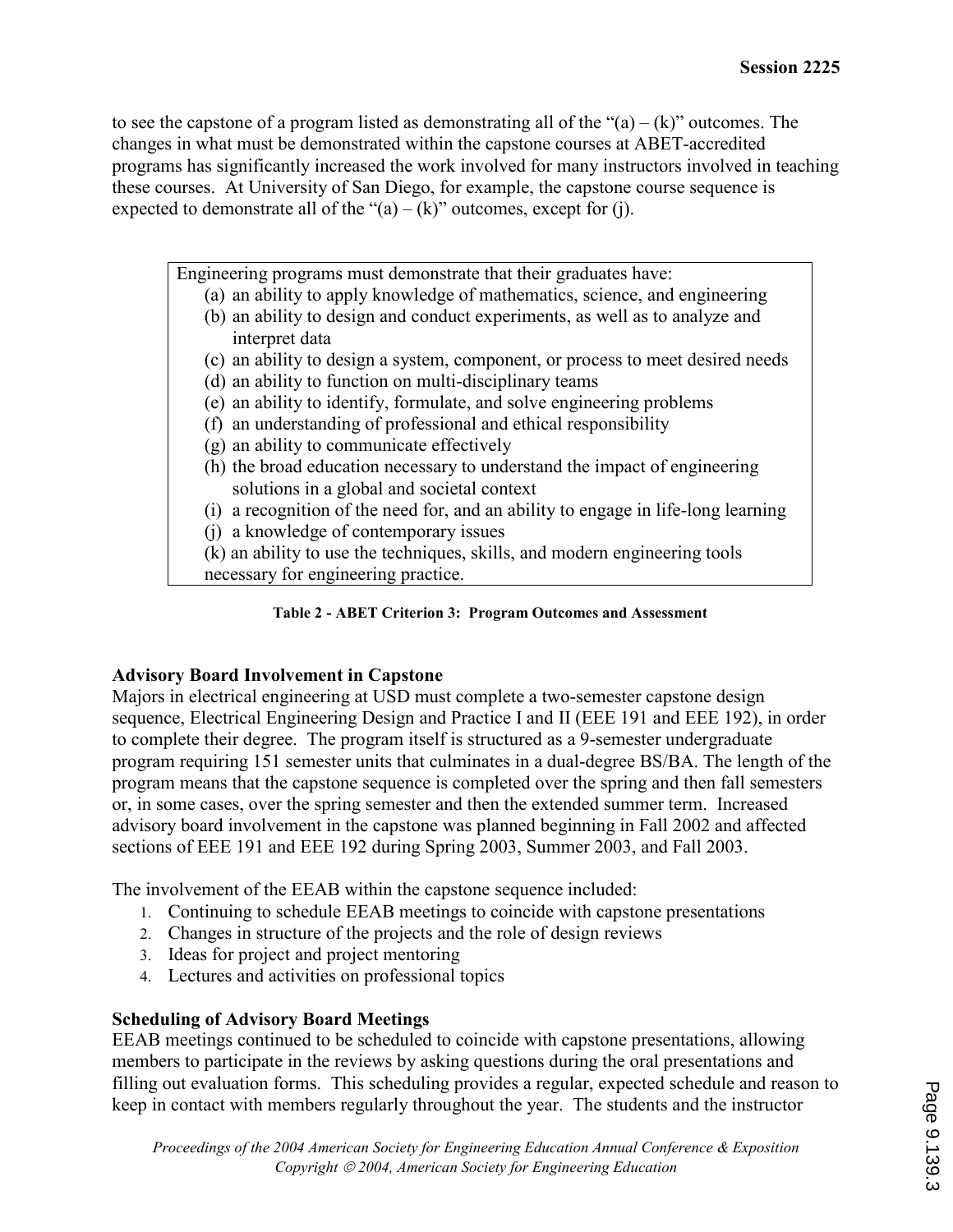directly benefit from the input that industry representatives can provide. Other benefits include promoting industry involvement in projects and their individual commitment to program by increasing contact with students and involvement in curriculum.

#### Changes in Course Structure and Use of Reviews

Course structure changes were made under the direction of the instructor beginning in Spring 2002 to allow for more input from local industry into the selection of projects. Formerly, students were assigned to teams of 3-4 students early in the first semester of the sequence and then either assigned a project or charged with developing their own project that would be completed over the course of the two semesters. The most significant revision in structure was to revise the first half into a competitive project proposal phase that culminated in proposals by teams of 2-3 students, about two-thirds of whom would be expected to be approved to go to the next phase. After the mid-semester review, during which industry advisory board representatives were expected to participate, students on projects not given a "green light" were reassigned to other teams. EEAB member and faculty reviews of written and oral proposals were, as planned, very significant in the decision between the competing projects.

In Spring 2002, there were 10 initial proposal teams, 9 with two students and 1 with three students. After the proposal review, 7 of these proposals were approved to continue and students from the other 3 teams were re-distributed, creating the final 7 teams each with three students. There were interesting results observable in comparing summaries of reviews and rankings by faculty with those of the roughly equally sized group of industry reviewers.

The comments on proposals tended to have different qualities depending upon whether they were made by faculty and industry representatives. With faculty, the comments were usually very short and were concerned with how appropriate technical aspects were for a capstone project in that discipline of engineering, including how well students had planned and understood the involved tasks. With industry, comments on marketability and comparisons to commercially available items and the need for more detailed specifications, analysis, and tests before spending money were more common.

The overall rankings of the 10 proposal teams also differed between the faculty and industry reviewers. There were a total of 11 reviewers – 6 faculty and 5 from industry. The same review forms were used and reviewers gave scores of 1 to 5, 5 being highest on several technical aspects that were combined to an overall technical score. The resulting ratings for Teams "A" – "J" are shown in Table 4. The rankings that resulted are shown in Table 5. Overall, faculty ratings were much more variable than advisory board members'. The most significant differences in ratings were for teams "B" and "G." It is possible that they resulted from faculty biases that resulted from knowing the students on those teams in other courses; other explanations are also certainly possible.

| $\tau$ eam | . .  | ◡                      | ີ         | ┕           | –    |      | ັ                     |                           |              |      | overall |
|------------|------|------------------------|-----------|-------------|------|------|-----------------------|---------------------------|--------------|------|---------|
| Industry   | 3.19 | 2.98                   | 3.81      | 2.21<br>ບ.ບ | 3.30 | 3.90 | 3.15                  | 2.66                      | 2.99         | 3.34 | 3.26    |
| Faculty    | 3.66 | $\overline{A}$<br>4.10 | 74<br>◡.≀ | 3.84        | 3.01 | 4.28 | <u>ດ ດສ</u><br>، ے. ت | $\sim$<br>76.<br><u>.</u> | ר מ<br>ےت. ت | 3.34 | 3.53    |

| Table 4 – Average Technical Merit Ratings by Faculty and by Industry for Proposals |  |
|------------------------------------------------------------------------------------|--|
|------------------------------------------------------------------------------------|--|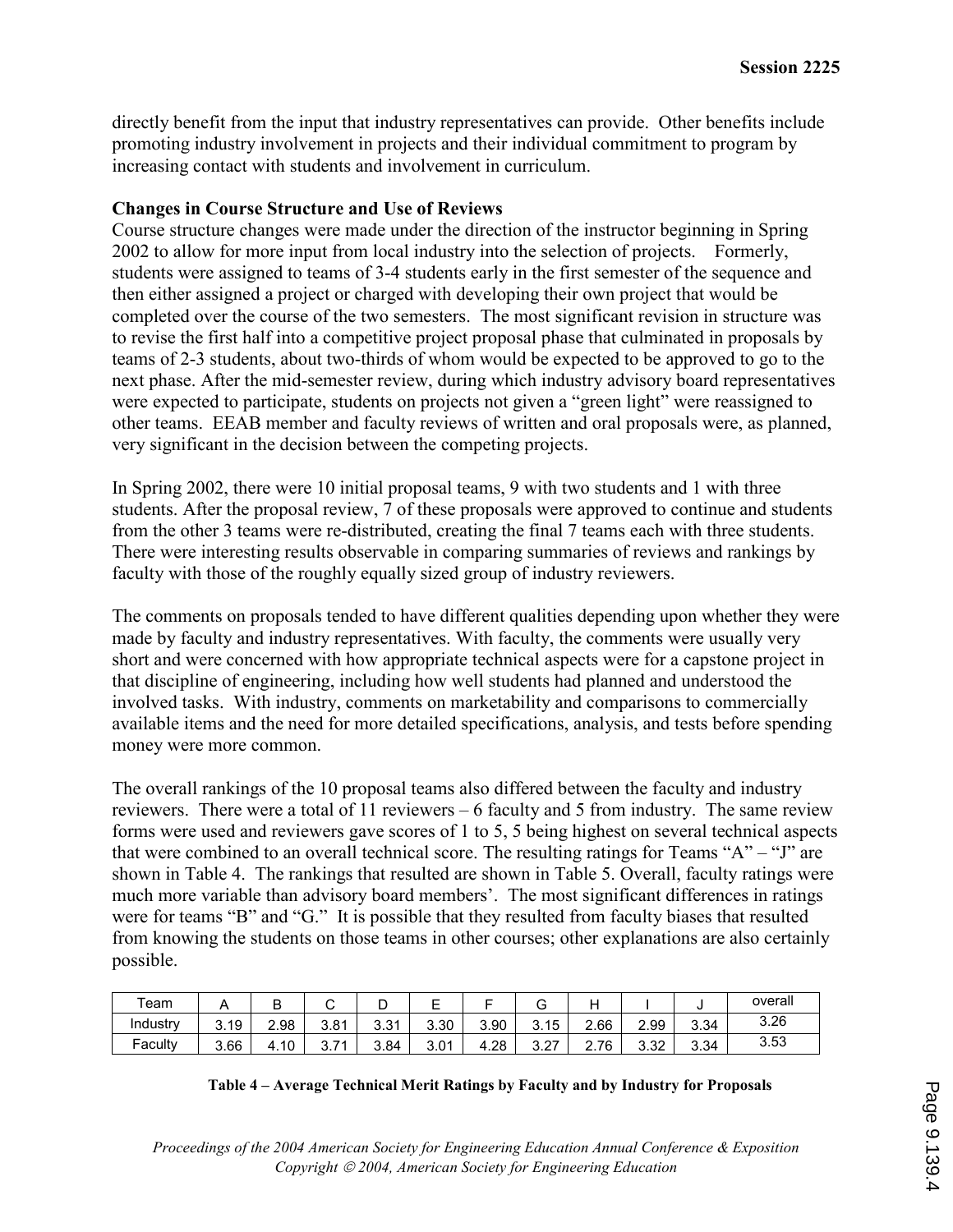| Ranking  | 1st | 2 <sub>nd</sub> | 3rd | 4th | 5th | 6th | 7th | 8th | 9th | 10th |
|----------|-----|-----------------|-----|-----|-----|-----|-----|-----|-----|------|
| industry |     |                 | ◡   |     |     |     |     |     |     |      |
| faculty  |     |                 |     |     |     |     |     |     |     |      |

| Table 5-Technical Merit Rankings by Faculty and by Industry for Proposals |  |  |
|---------------------------------------------------------------------------|--|--|
|                                                                           |  |  |

EEAB members were, subsequent to the proposal phase, invited to each of three more reviews: the preliminary design review held at the end of the first semester, the critical design review held just past midterm in the second semester, and the final design review held on the last class day of the fall semester. Review forms at each of these directly pertained to aspects of ABET outcomes (a), (b), (c), (d), (e), (g), and (k) and results were reviewed as part of the process within the program to assess these outcomes.

#### Involvement in Selection of Professional Topics

Given the "ideal" member was actively working on engineering projects at a likely employer, the advisory board was consulted as to what shortcomings they saw in general with the student capstone projects [2-3]. Industry representatives provided input on what practical technical topics and professional issues would be appropriate for inclusion in various class meetings, with individual board members often agreeing to provide the demonstration or be available for consultation. The following lecture topics were the result.

- Marketing-Driven Product Development
- Top-Down Design
- ♦ Patents
- ♦ "Advanced" Team Issues
- ♦ Capabilities and Use of Xilinx FPGAs
- ♦ Capabilities and Use of DSP boards
- ♦ Using PCB Express

From the student perspective, the lectures on team issues were the most effective of the professional issues while the demonstration on designing and ordering printed circuit boards was the most valued of the electrical engineering technical topics, influencing the majority of the student projects to include such a board in their final demonstration. The students also reported that there were too many such lectures, and, in the next iteration of the course, they will be reduced by about one-third to include those regarded as more effective.

#### Project ideas and project mentoring

Industry-based projects are the most typical method of involving industry in the capstone, and the majority of universities report at least some use of such projects within their capstone design courses [4-6]. At many institutions, this is the sole source of senior projects and can provide students with an ideal capstone experience. At USD, only about 20% of the recent projects have been industry sponsored projects. Those that have been industry-sponsored have generally been quite successful, but such projects have also generally required greater up-front approvals and planning by the industry sponsor.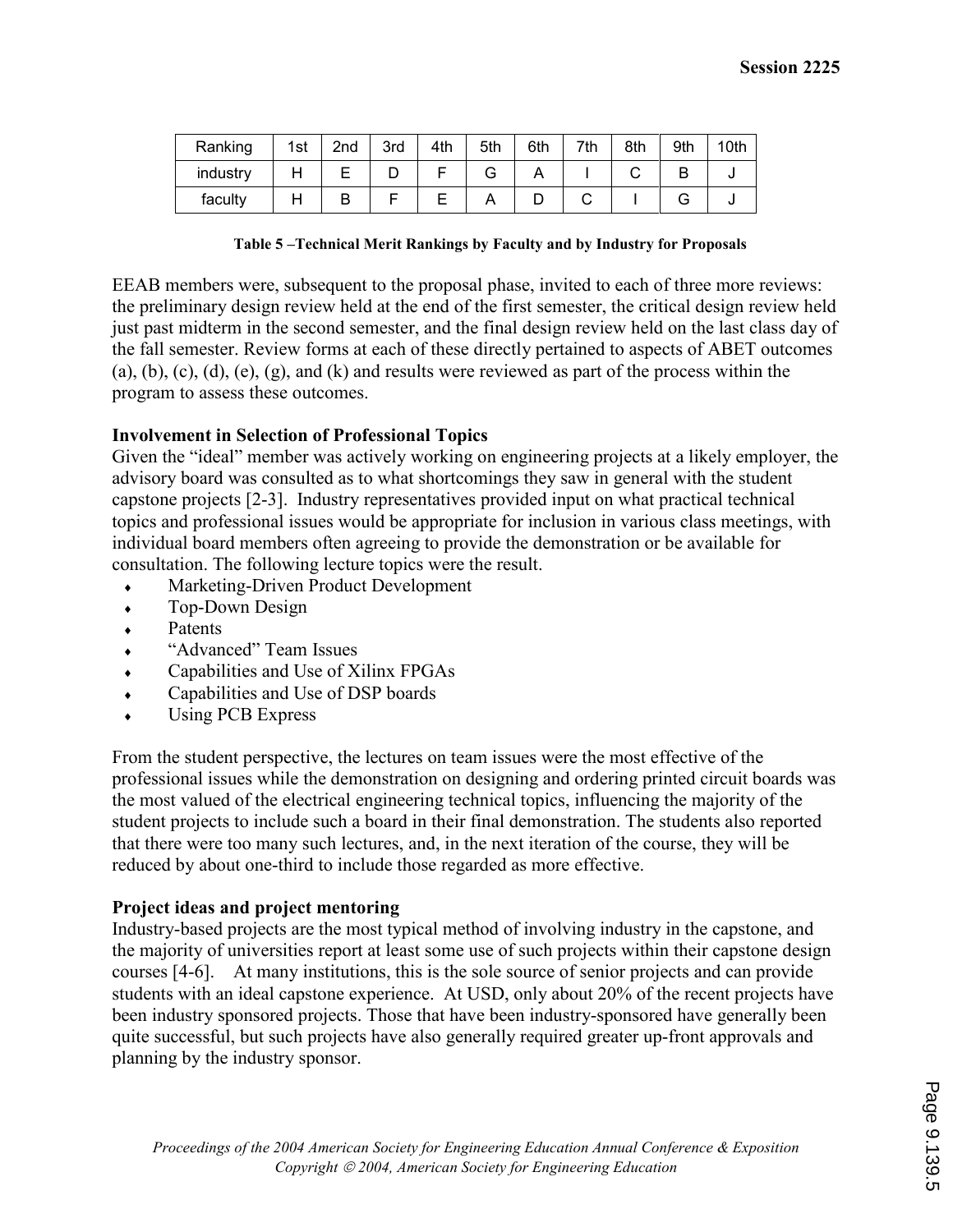In an effort to solicit more quality industry-based projects, EEAB members were given a sample one-page description two months in advance of the start of the capstone sequence. For those projects that were not industry-based, individual board members agreed to mentor individual projects that had been approved to continue past the proposal stage.

Only small increases were observed in the number of industry-based projects; board members cited difficulties including the requirement that it be a team project, timelines dictated by the academic calendar, and the need for the project to be both appropriate to the discipline and include true design.

Project mentoring by EEAB members was encouraged and explicit assignments were made and agreed upon by most of the board members. In those cases where the involvement was observed to actually occur, the "mentor" provided student teams with contacts that might provide equipment or even financial support. Despite assignments, significant "mentoring" was not observed to occur on an ongoing basis unless the projects had originated from the board member himself or herself.

## **Conclusions**

The involvement of the EEAB within the capstone sequence included: 1) scheduling of EEAB meetings to coincide with capstone presentations, 2) changes in structure of the projects and the role of design reviews, 3) ideas for project and project mentoring, and 4) lectures on professional topics. The EEAB increased activity within the capstone sequence did enhance the effectiveness and overall involvement of the board with the program it serves. The framework of board activities within the capstone sequence successfully included each of the board members in at least one formal design review and provided an ongoing agenda of activities for the board as a whole. The scheduling of activities also provided regular contact with members throughout the year. Other benefits included promoting industry participation in projects and the individual board member's commitment to the program by increasing contact with students and involvement in curriculum.

Assessment of the student work within the capstone sequence included faculty and industry reviews of student work on four different occasions over a two-semester sequence: proposal (with written report and formal presentation), preliminary design review (with written report and poster-demonstration), critical design review (with written report and formal presentation), and final design review (with written report and poster-demonstration). In addition to the industry and faculty reviews, student self-assessment included ratings of team performance and contributions using Team Developer [7] and a separate instrument with more qualitative reflections on team members' contributions. Industry advisory board participation in the assessment of student work contributed to the achievement of several of the EC2000 outcomes, particularly  $(c)$ , but also the majority of the  $(a)-(k)$ .

Industry advisory board involvement resulted in some changes in structure – in particular, the designations of "preliminary design review" and "critical design review," along with some modifications of the associated project milestones. The industry reviews of the student work on each of the four occasions provided valuable input to both the instructor and the student teams, including ratings that were noticeably different from those produced by faculty. Industry input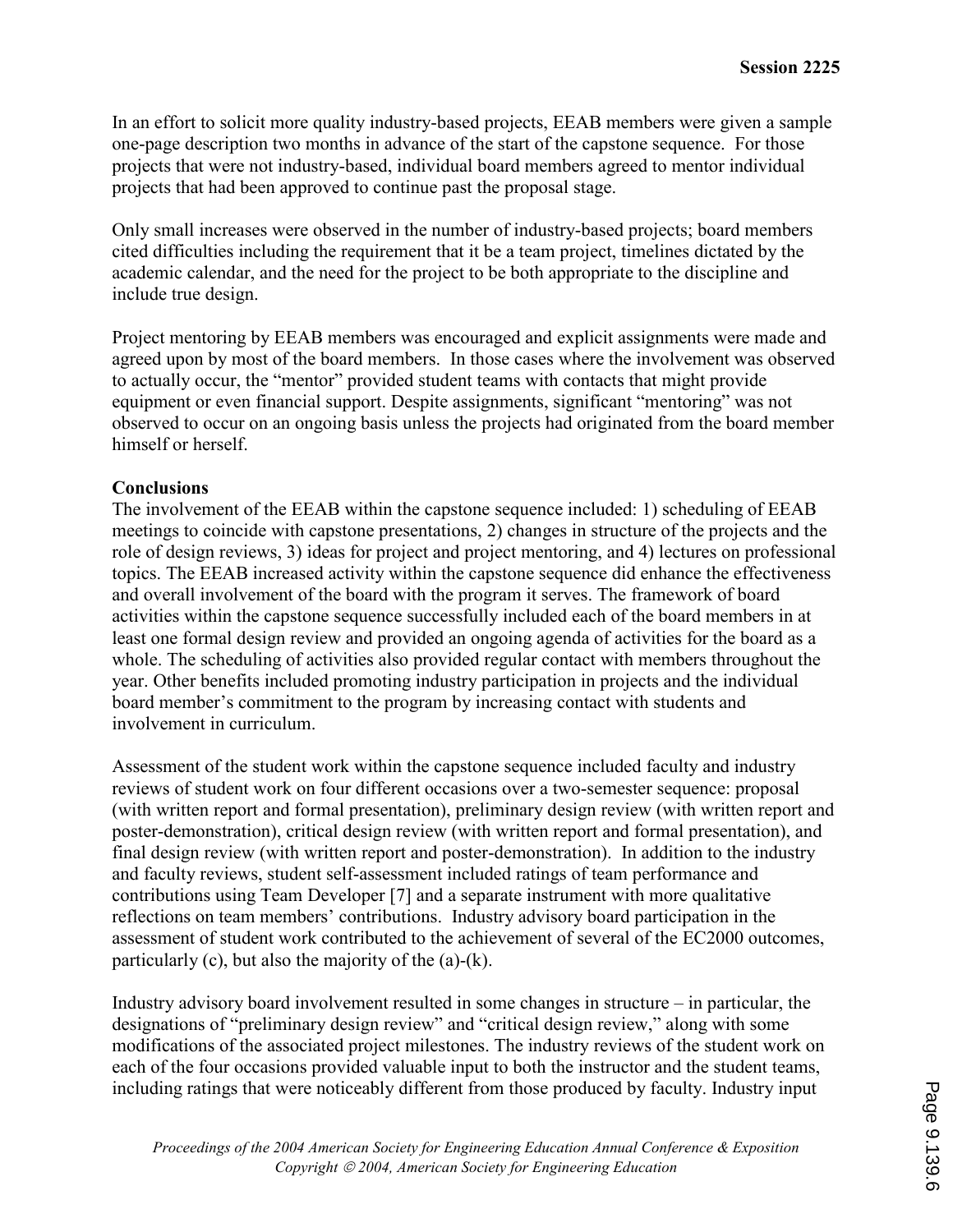was found to be more of great quantity and quality at the initial proposal review and at the critical design review, both of which involved formal presentations.

All seven of the projects approved after the proposal stage were evaluated by both industry and faculty as being of sufficient difficulty and technical merit, a significant improvement from past evaluations of this aspect of the design project when the projects were proposed by the student teams rather than assigned by the instructor. The most significant benefits were in the early stages of the project, where upcoming reviews and the competitive nature of the proposal phase stimulated much more effort than was typical in the past.

Some areas that were indicated as being less satisfactory to the students in their evaluations included having to achieve more milestones earlier and having to tolerate more critical reviews than they had previously experienced. Results from the most recent sections are being applied to the students within the course in 2004, where efforts are being made to change the student expectations with regard to these aspects of the capstone experience.

#### Acknowledgements

The author would like to acknowledge the important contributions by Chuck Pateros, Member of Technical Staff at ViaSat Inc. and Chair of USD's Electrical Engineering Advisory Board. Significant contributions were also made by board members Jarvis Tou, Scott Denton of Applied Micro-Circuits Corporation, Keith Pflieger of Trellisware, Inc., Terry Hache of Copper Mountain, Cathleen Quick of Sun Microsystems, and Donald Reed of SAIC.

#### References

- [1] 2003-2004 Criteria for Accrediting Engineering Programs, Accreditation Board for Engineering and Technology, Inc., 2002.
- [2] Kramer, K.A., "Work in Progress -- Successful Industry Advisory Board Involvement in the Capstone Design Experience," Proceedings of the ASEE/IEEE Frontiers in Education Conference, 2003.
- [3] Kramer, K. A., "Laboratory Innovations for a Wireless Communications Course Via Collaborations with Local Industry," Proceedings 2002 American Society for Engineering Education Annual Conference, 2002.
- [4] Todd, R. H., et al, "A Survey of Capstone Engineering Courses in North America," Journal of Engineering Education, April 1995.
- [5] Brackin, M.P. and Gibson, J.D., "Methods of Assessing Student Learning in Capstone Design Projects with Industry: A Five Year Review," Proceedings 2002 American Society for Engineering Education Annual Conference, 2002.
- [6] Archibald, M., et al, "Reconciling Well-Defined Capstone Objectives and Criteria with Requirements for Industry Involvement," Proceedings 2002 American Society for Engineering Education Annual Conference, 2002.
- [7] McGourty, J. and De Meuse, K. P., The Team Developer: An Assessment and Skill Building Program, Wiley, 2000.